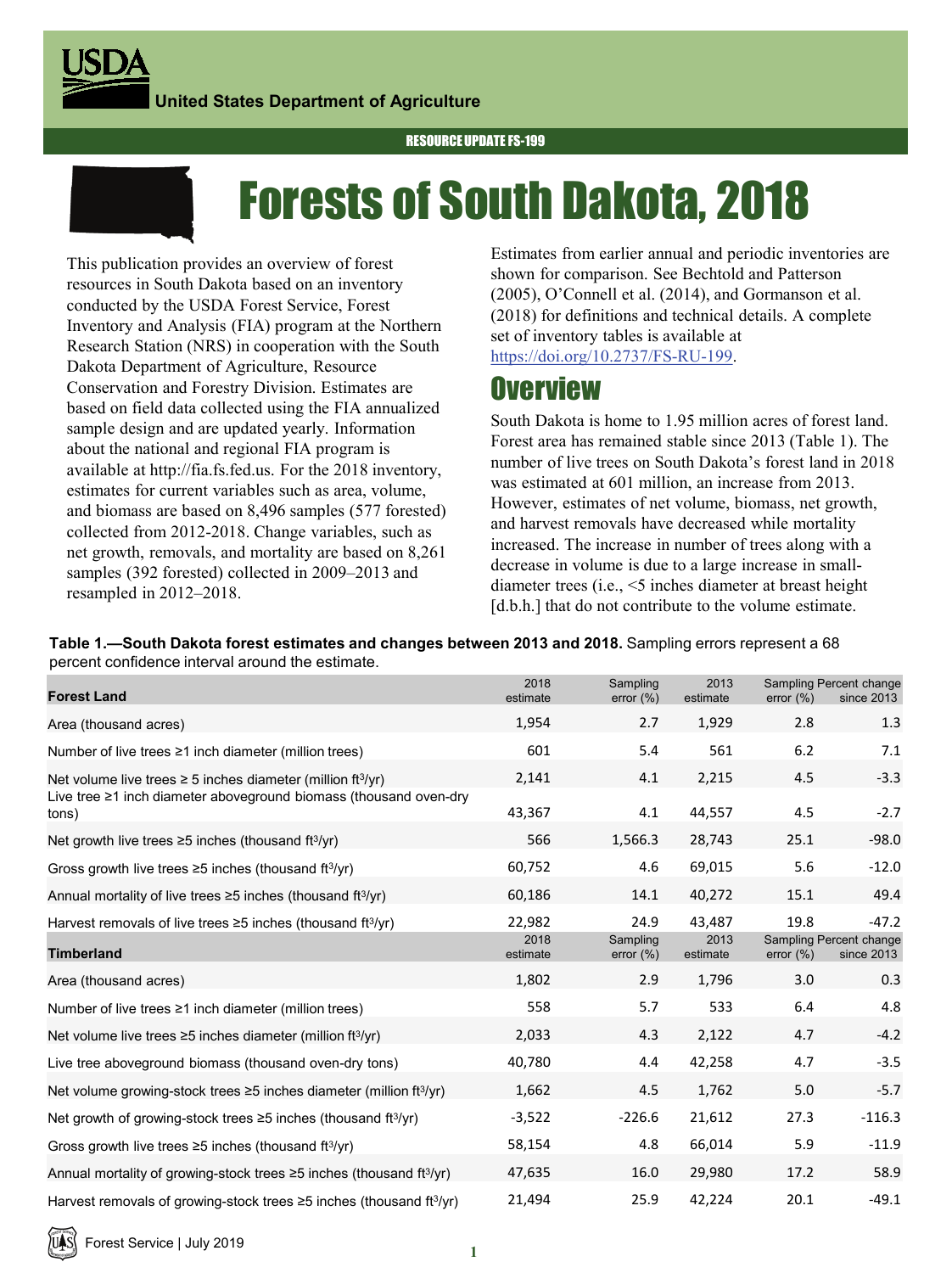#### Forest Area



**Figure 1.—Area of forest land, South Dakota.**



**Figure 2.—Area of forest land and timberland by year, South Dakota. Error bars represent 68 percent confidence intervals.**



**Owner group**

Figure 3.—Area of forest land and timberland by owner group, **South Dakota, 2018.**

South Dakota's forest land area is 1.95 million acres, roughly 4 percent of total land area in the state. Most forest land can be found in the Black Hills, located in the western part of the State (Fig. 1). Forest land and timberland areas have remained steady since 2015 (Fig. 2).

The USDA Forest Service is the largest owner of forest land in South Dakota with just over 1 million acres (Fig. 3). Forty-two percent is privately owned. State and local governments, as well as other Federal agencies, own the remaining forest land. Ponderosa pine is the most common forest type; it accounts for 54 percent of all forest land.

Sixty-five percent of South Dakota's forest lands experienced some sort of disturbance according to the 2018 inventory. Domestic animals, by far, are the most common source of disturbance (72%), followed by insects (12%), and wild animals (6%) (Fig. 4). Disease, weather, fires, humans, and other causes are responsible for the remaining 10 percent of forested areas with disturbance. For example, the Legion Lake Fire that occurred in late 2017 burned more than 50,000 acres. Sixty-four percent of ponderosa pine forest lands were impacted by disturbance, most of which (81%) was caused by domestic animals (70%) and insects (11%).



**Figure 4.—Area of forest land, in thousand acres, by**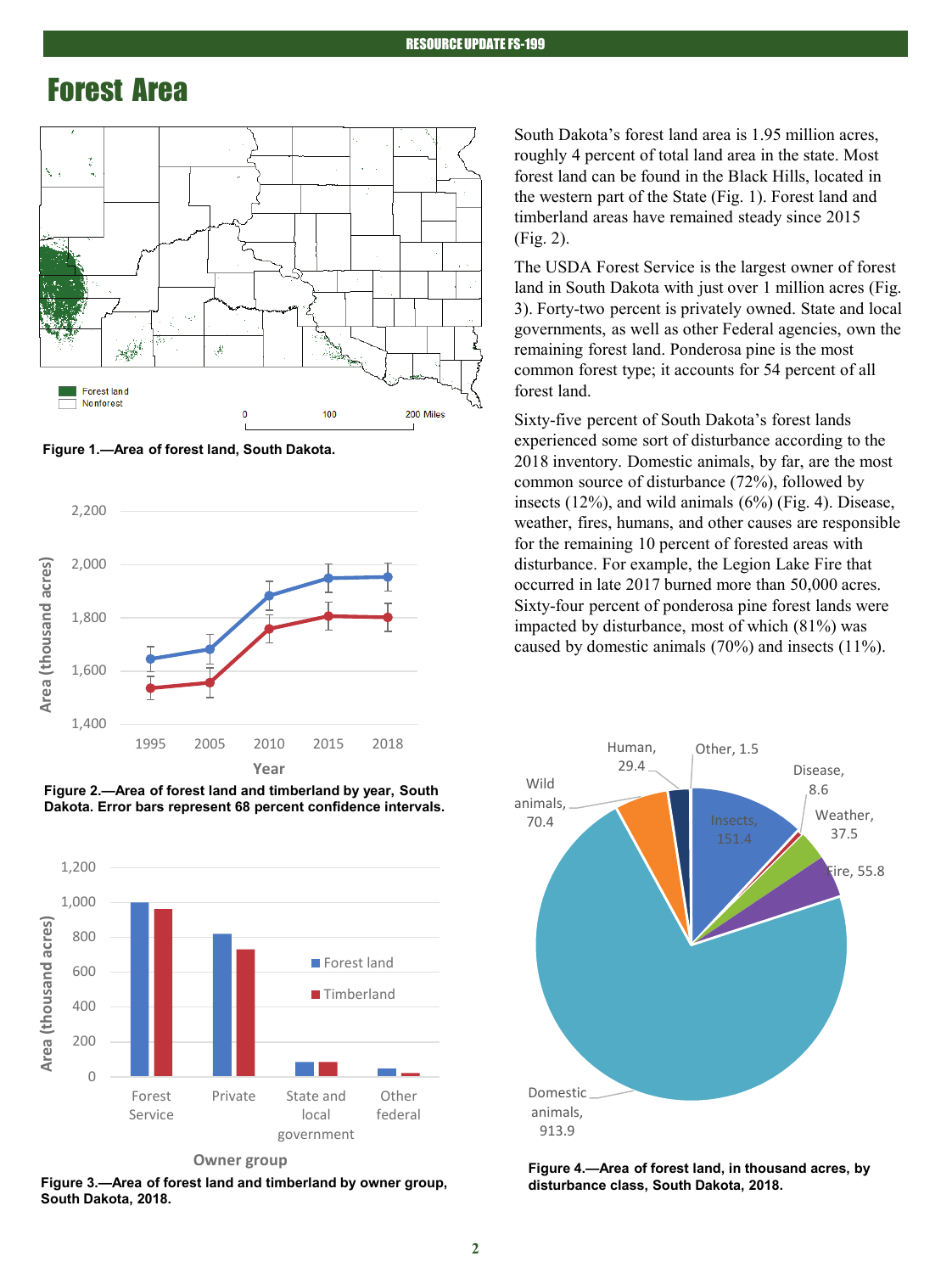### Volume, Biomass, and Trends

There are an estimated 601 million live trees on South Dakota's forest lands. Ponderosa pine *(see Table 2 for species Latin names)* is the most numerous species with nearly 353 million trees at least 1.0 inch d.b.h. or larger. The number of ponderosa pine trees less than 5.0 inches d.b.h. has increased by more than 41 million since 2013. Bur oak has the largest number of stems for hardwood species.

Ponderosa pine greatly exceeds all other tree species in terms of number of trees, live volume, and biomass on forest land in South Dakota (Table 2). It makes up 86 percent of the net sawlog volume in the state. White spruce now outranks green ash in net volume. Softwood species accounted for 80 percent of live tree volume on timberland and 86 percent of salvable dead tree volume.

South Dakota has about 43.4 million oven-dry tons of biomass on its forest lands. More than half (25.1 million dry tons, or 58 percent) of the total biomass is on publicly owned forest land, and most of this biomass (92 percent) is made up of softwood species. Privately owned forest lands contain 42 percent of the state's biomass and hardwood species make up more than half (10.2 million dry tons, or 56 percent) of this biomass. Ponderosa pine makes up most (90 percent) of the softwood biomass, followed by white spruce (6 percent). Sixty-nine percent of hardwood biomass is composed of three species: bur oak (31 percent), green ash (21 percent), and eastern cottonwood (17 percent).

In 2018, the average annual mortality of net volume was 60.2 million cubic feet per year (Fig. 5). This was almost equivalent to the average annual gross growth volume on forest land (60.8 million cubic feet per year). This results in a net growth estimate of 0.6 million cubic feet per year. So, according to the 2018 inventory, mortality is consuming nearly all of the accumulated gross growth on live trees. When removals are factored in, the result is a negative net change in the remaining live-tree inventory volume. Insect activity has subsided and mountain pine beetle returned to an endemic population in 2016. As inventory remeasurements continue, we expect to see an increase in the live-tree inventory in the future.



**Figure 5.—Average annual gross growth, mortality, net growth, harvest removals and net change of live trees ≥5 inches diameter at breast height (d.b.h.) on forest land, South Dakota, 2013 and 2018.**

**Table 2.—Number, volume, biomass, growth, mortality, and removals of live trees on forest land by species of the top 10 tree species by net volume, South Dakota, 2018.**

| Latin name             | trees <sup>a</sup><br>(millions) | (million ft <sup>3</sup> ) | Aboveground<br>biomassa<br>(thousand dry tons) | Average Annual<br>net growth <sup>b</sup><br>(thousand $ft^3$ ) | annual<br>mortalityb<br>(thousand $ft^3$ ) | Average<br>annual harvest<br>removalsb<br>(thousand $ft^3$ ) |
|------------------------|----------------------------------|----------------------------|------------------------------------------------|-----------------------------------------------------------------|--------------------------------------------|--------------------------------------------------------------|
| Pinus ponderosa        | 352.9                            | 1.502.1                    | 27.927.9                                       | $-10.140.5$                                                     | 48.885.6                                   | 21.289.1                                                     |
| Quercus macrocarpa     | 39.7                             | 122.1                      | 3.816.1                                        | 1.269.1                                                         | 935.5                                      | 0.0                                                          |
| Populus deltoides      | 1.7                              | 111.3                      | 2,021.4                                        | 1,431.7                                                         | 1,471.8                                    | 0.0                                                          |
| Picea glauca           | 35.0                             | 100.3                      | 1.823.2                                        | 1.039.5                                                         | 1.869.9                                    | 596.6                                                        |
| Fraxinus pennsylvanica | 26.7                             | 87.1                       | 2,578.6                                        | 1.672.2                                                         | 1.681.1                                    | --                                                           |
| Juniperus scopulorum   | 29.5                             | 42.2                       | 683.4                                          | 820.9                                                           | 812.2                                      | $- -$                                                        |
| Acer negundo           | 7.3                              | 34.6                       | 768.8                                          | 1.291.4                                                         | 205.4                                      | 596.4                                                        |
| Ulmus americana        | 5.6                              | 33.2                       | 764.0                                          | 232.1                                                           | 1.958.7                                    | 203.4                                                        |
| Juniperus virginiana   | 19.1                             | 28.4                       | 644.2                                          | 1.523.3                                                         | 0.0                                        | --                                                           |
| Ulmus pumila           | 2.6                              | 25.0                       | 629.5                                          | 1.313.1                                                         | 132.8                                      | 182.8                                                        |
|                        |                                  |                            | Number of                                      | Net volume <sup>b</sup>                                         |                                            | Average                                                      |

<sup>a</sup> *Trees ≥1 inch diameter*

<sup>b</sup> *Trees ≥5 inches diameter*

*Note: Table cells without observation are indicated by --. A value of 0.0 is due to rounding of a small value.*